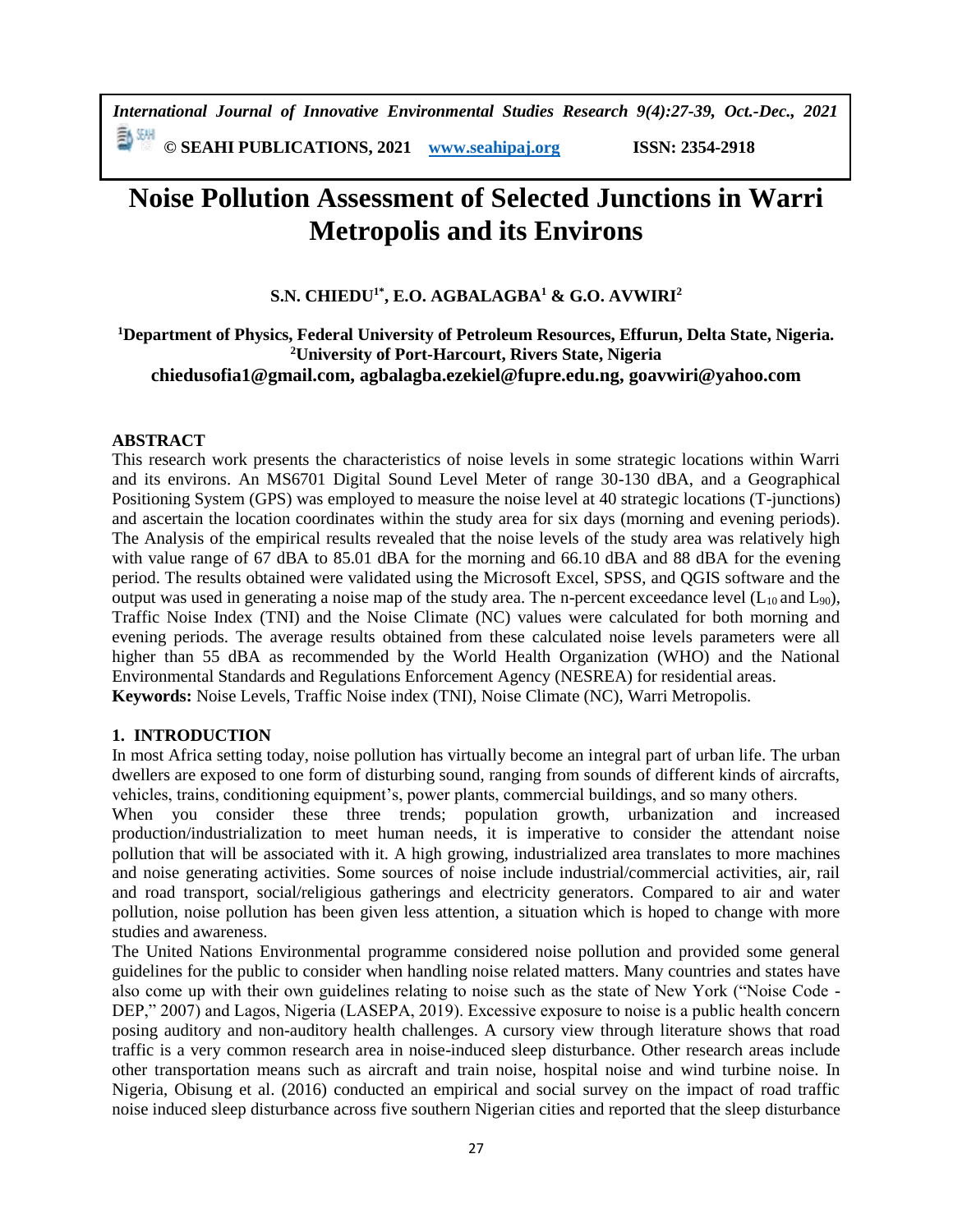rate during night and day times were above 90% from respondents and noise level measurements across the study area.

The social survey work of Park et al. (2014) offered an interesting insight into hospital noise and sleep disturbance. Participants in the study were said to have noted different perceived noise sources disturbing their sleep (such as machines for intensive care unit, and humans for medical wardrooms). The study conducted for a sample population of 103 hospital patients across 29 wardrooms showed that over 86% said they experienced sleep disturbance.

The effects of traffic noise are well-documented in different literature. The effect stretches beyond human to birds (Goodwin & Shriver, 2011; Ware et al., 2015; Templeton et al., 2016; Zollinger et al., 2020). Traffic noise has also been demonstrated to be an invisible source of habitat degradation close to roads (Ware et al., 2015). Traffic noise is also linked to increased risk of hypertension (Bluhm et al., 2007), cardiovascular diseases (Halonen et al., 2015) and central obesity (Pyko et al., 2015)

The populace of Warri metropolis and its environs are not left out in the discomfort and frustrations associated with noise pollution especially from major junctions in the study area. The frequency of complaints from people in this area over time concerning the laud noise generated has increased significantly. This lay credence to this study is carried out to evaluate the noise level of the area and provide preventive and control measure where necessary on the noise generated within the environment. The major focus of this research is on the average man living and working within the environment close to these junctions where harmful sound is likely to occur.

# **2. MATERIALS AND METHOD**

# *2.1 Study Area*

This research was conducted in Warri, Delta State, Nigeria, with the following coordinates 5°31'2.5"N latitude and  $5^{\circ}45.004$ 'E longitude (Fig 1). The study area is the most populated town in Delta State located at the southern fringe of State with a size of 826 square kilometers with Agbarho, Udu and Uvwie as its suburb.

It is currently the economic nerve center of Delta State with many road networks and numerous industries such as refinery, seaport, and gas company. Warri is the busiest city in Delta State housing large numbers of socioeconomic activities all through the day till night fall. These includes the presence of gas stations, petrol stations, malls, cinemas, supermarkets, clubs, bars, banks, restaurants, and shopping plaza. Other activities along major junctions and road networks in Warri include the presence of higher institutions of learning (Federal University of Petroleum Resources Effurun and Petroleum Training Institute Effurun), secondary and primary schools, churches, town halls, hospitals and residential buildings and offices.



 **Fig. 1: Map of the study area**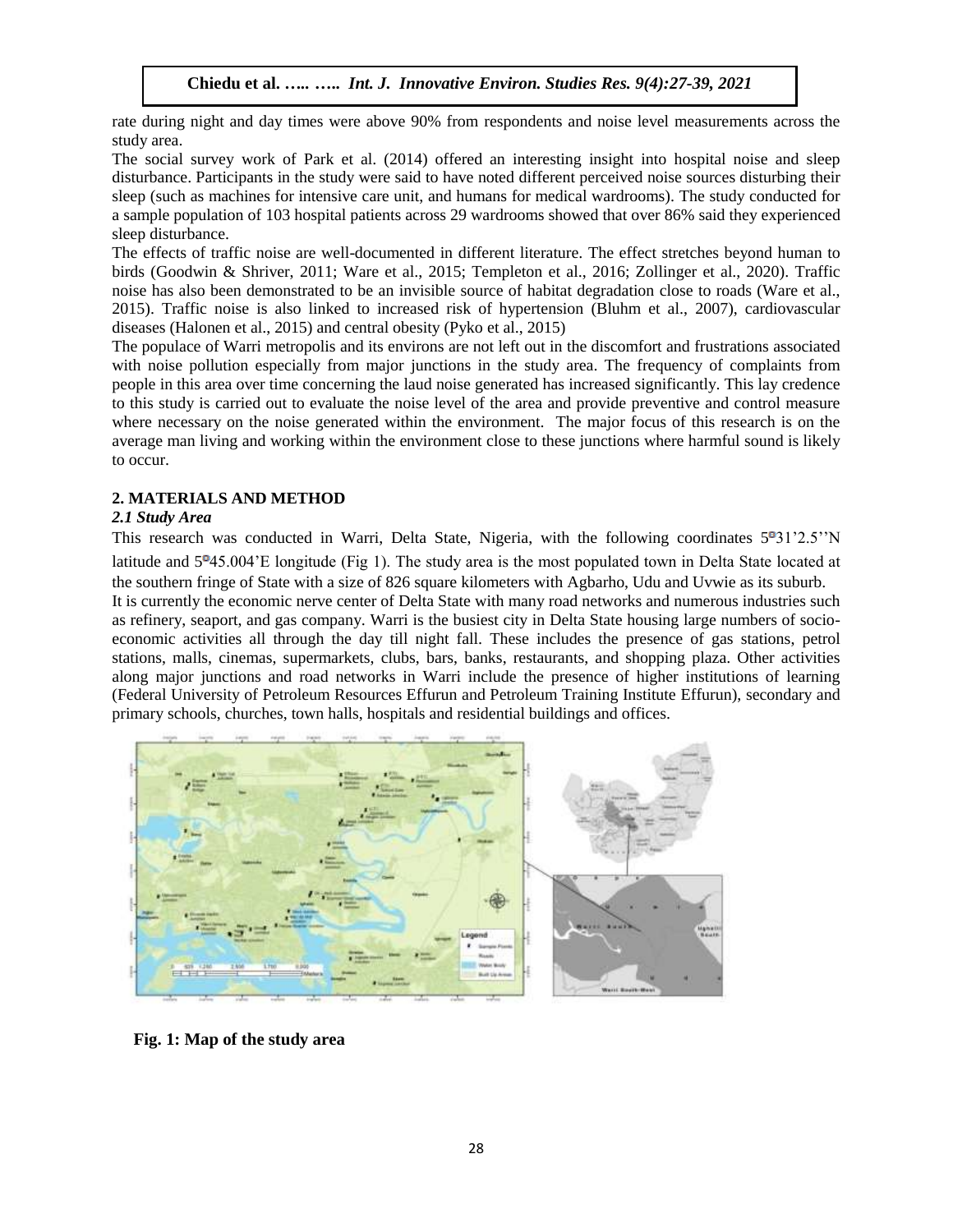### **2.2 Data Collection**

This study is executed by carrying out noise measurements at 40 strategic locations within Warri and its environs to determine the acoustic characteristics of the study area. The data was collected from 40 different junctions within Warri and its environs between the hours of 8am to 12 noon for morning section and 3pm – 7pm for evening section during workdays. An MS6701 Digital Sound Level Meter was held 1 m above the ground to avoid contamination, and also the geographical positioning system was employed to ascertain the location, and time synchronization, equipments were newly purchased hence it came well calibrated. Sampling locations considered in this study were categorized into their Local Government Areas as shown in Table 1 below.

| Table 1. List of Junctions (40) grouped into their various Local Government Areas |  |
|-----------------------------------------------------------------------------------|--|
|-----------------------------------------------------------------------------------|--|

| <b>UVWIE LGA</b>                 | <b>WARRI SOUTH &amp; NORTH LGA</b> | UDU & UGHELLI SOUTH LGA        |
|----------------------------------|------------------------------------|--------------------------------|
| <b>Federal Junction</b>          | Deco Junction                      | <b>Mofor Junction</b>          |
| <b>Ugbromo Junction</b>          | Mac de Mot Junction                | <b>Express Junction</b>        |
| <b>U.T.I Junction 1</b>          | Hausa Quarter Junction             | <b>Jugbale Market Junction</b> |
| U.T.I Junction 2                 | Ginwa Junction                     | Otokutu Junction               |
| <b>Ugbologboso Junction</b>      | <b>Okere Roundabout Junction</b>   | Sedico Junction                |
| P.T.I School Gate                | Warri Main Market Junction         |                                |
| P.T.I Junction                   | <b>Robot Road Junction</b>         |                                |
| Enerhen Motel Junction           | Warri General Hospital Junction    |                                |
| Orohmaro Junction                | Ekurede Itsekiri Junction          |                                |
| Alegbo Junction                  | <b>Ugbuwangue Junction</b>         |                                |
| <b>Refinery Junction</b>         | <b>Express Bottom Bridge</b>       |                                |
| Jakpa Junction                   | Chevron Junction                   |                                |
| Masoje Junction                  | Warri Garage Junction              |                                |
| <b>Airport Junction</b>          | Edjeba Junction                    |                                |
| <b>Water Resources Junction</b>  |                                    |                                |
| D.S.C Roundabout Junction        |                                    |                                |
| <b>Enerhen Junction</b>          |                                    |                                |
| Oil – field Junction             |                                    |                                |
| <b>Ekpan Junction by Express</b> |                                    |                                |
| Niger Cat Junction               |                                    |                                |
| <b>Effurun Roundabout</b>        |                                    |                                |

#### *2.3. Noise Map of the Study Area*

Noise maps were created using Inverse Distance Weighting (IDW) for different times of the day (morning, and evening). IDW is an interpolation tool used for interpolating the known set of point values over other parts of the area without values. It is available in QGIS (Quantum Geographical Information System) and other GIS (Geographical Information System) computer software. Unknown point values are computed from the weighted average of known point values.

It predicts that each given point has a local influence that shrinks with space; giving higher weights to points closest to the prediction spot based on a distance decay effect. This technique was applied to measure the spatial distribution of noise levels in the area over the six periods of the days. The plots are presented in Fig 2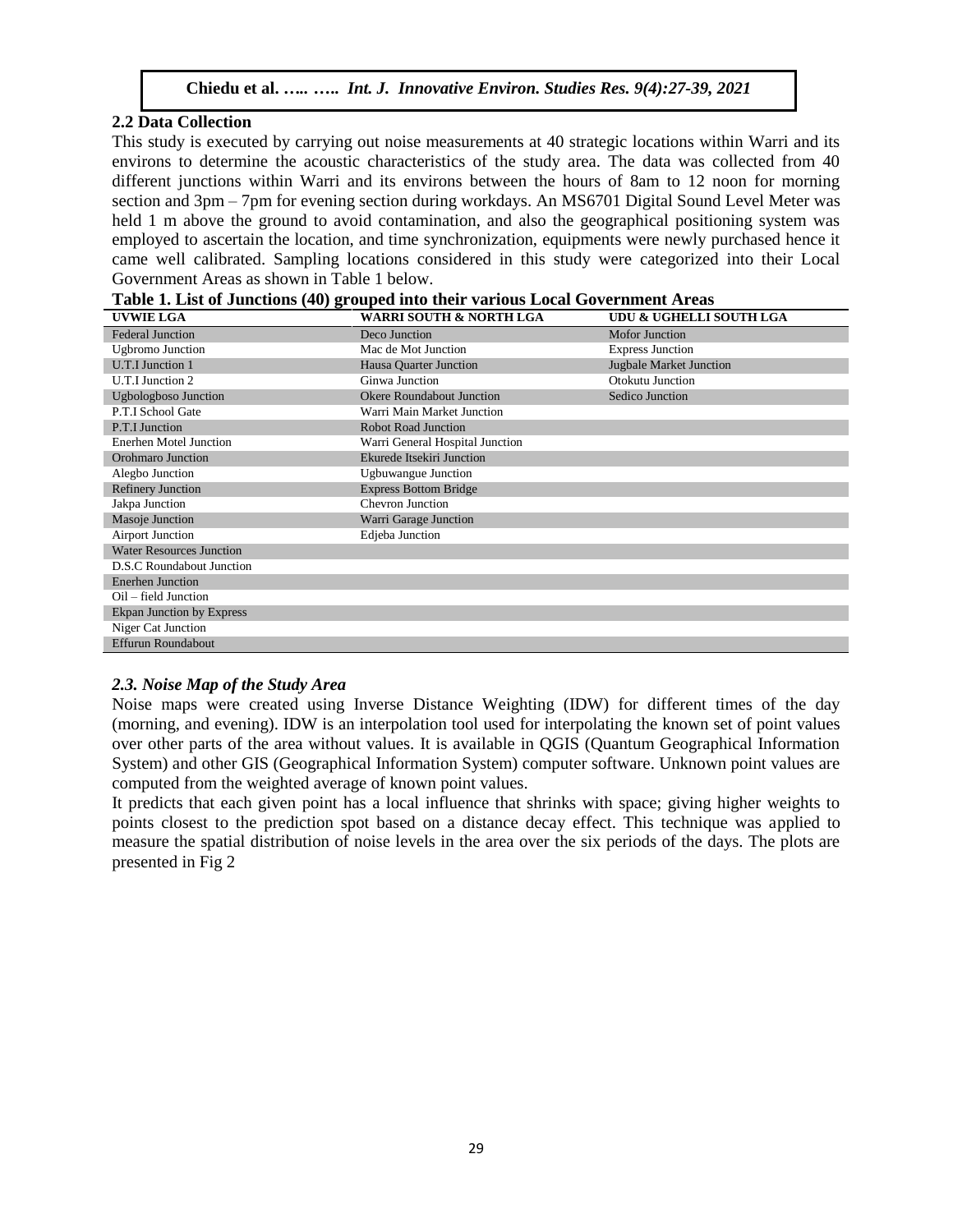

**Chiedu et al.** *…..* **…..** *Int. J. Innovative Environ. Studies Res. 9(4):27-39, 2021*

 **Fig 2 Morning and Evening noise levels of Warri and its Environ**

Noise maps created after interpolation is presented in Figure 2. Noise levels were put against coordinates of the forty locations in the creating of the maps. A color gradient was applied to grading the noise levels from lowest (darker shades of blue) to highest (darker shades of red).

The legend of the map from Figure 2 shows that junctions coloured yellow to the red signifies higher noise values compared to other junctions due to commercial activities such as shops, fast food/eateries/restaurants, petrol station, music, and announcements from public address system, religious activities which sometimes hold along this junctions. The regions with the darkest blue hues signifies low noise values compared to other sample junctions because of lesser human activity and also with less traffic build-up which could be an indicator of why their noise levels were generally lower.

Other noise descriptors/indices like n-percent exceedance level  $(L_{10}$  and  $L_{90}$ ), Traffic Noise Index (TNI), and Noise Climate (NC), were calculated to ascertain the lowest and highest values of the noise level. The n-percent exceeded level, Ln, describes the sound pressure level exceeded for n-percent of the measured time.  $L_{10}$  refers to the sound pressure level exceeded for 10% of the time while  $L_{90}$  is the level exceeded 90% of the time. Ln was calculated using graphical method.

Microsoft Excel and Statistical Package for the Social Sciences (SPSS) software was applied to analyze and validate the dataset while Quantum Geographical Information System (QGIS) was employed in developing a noise map of the selected strategic locations.

#### **2. RESULTS AND DISCUSSION**

The result of the average noise levels of the forty (40) junctions measured over six days were grouped into their various Local Government Areas as presented as shown in Tables 2 to 4. Analysis of the results revealed that the Petroleum Training Institute (PTI) has the highest noise value of 83 dBA and 84 dBA for both morning and evening while the Ekurede Itsekiri junction has the lowest value of 68.33 dBA and 67.33 dBA for both morning and evening, respectively. Analysis of the empirical result revealed that the measured 40 junctions were relatively high with range value of 67.33 dBA to 84 dBA, for both morning and evening periods respectively. The minimum and maximum measured noise Levels (in dB) was obtained to be 67 dBA and 85.01 dBA for morning, and 66.10 dBA and 88dBA for the evening, respectively.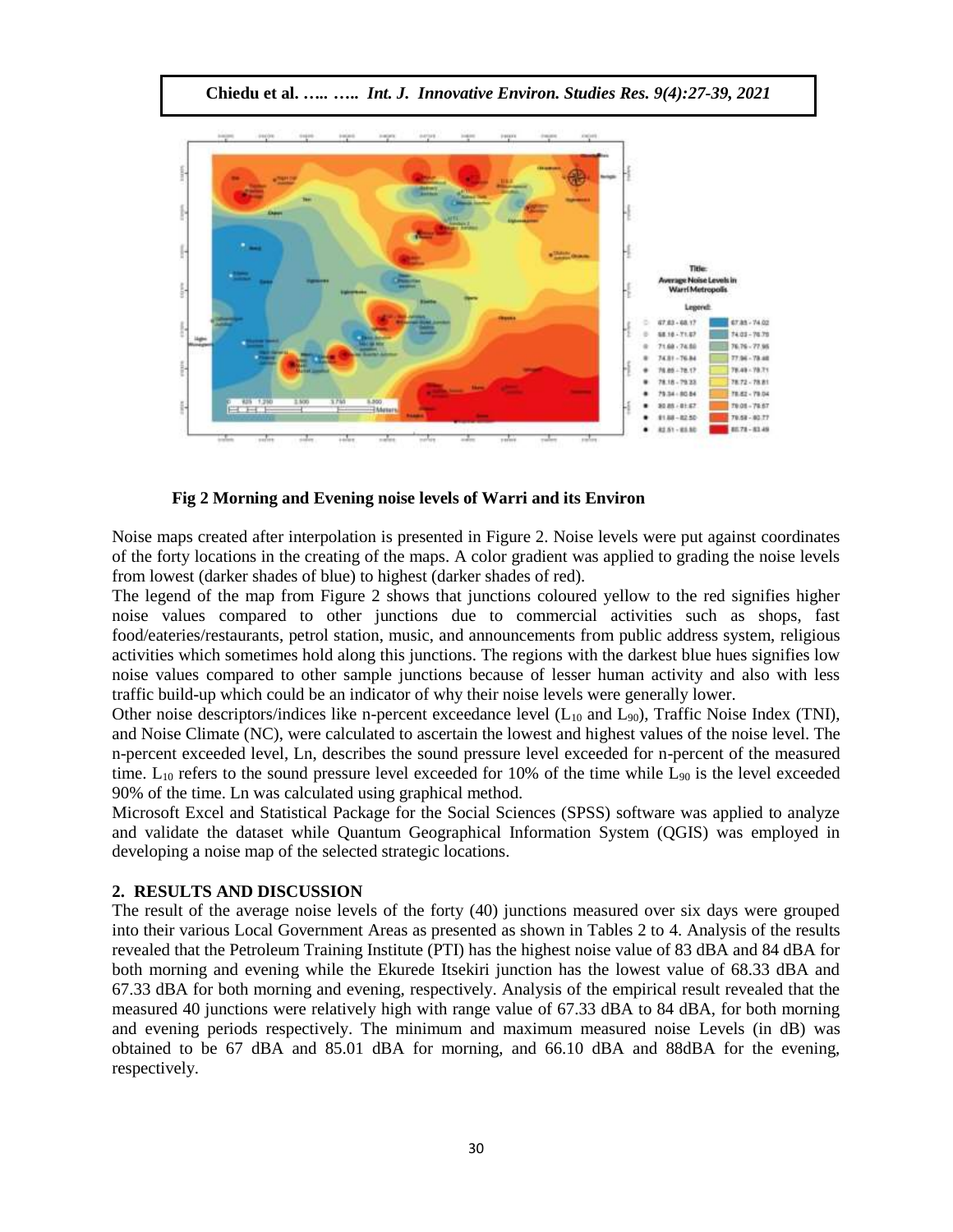**Chiedu et al.** *…..* **…..** *Int. J. Innovative Environ. Studies Res. 9(4):27-39, 2021*

| <b>Location Name</b><br>(Uvwie LGA) | <b>GPS</b> Reading | Time of the Day | Mean  | <b>Standard Deviation</b> | <b>Variance</b> |
|-------------------------------------|--------------------|-----------------|-------|---------------------------|-----------------|
| <b>Federal Junction</b>             | N05°34'.857"       | Morning         | 82.67 | 2.52                      | 6.35            |
|                                     | E005°50'.424"      | Evening         | 77.67 | 2.52                      | 6.35            |
| <b>Ugbromo</b> Junction             | N05°33'.836"       | Morning         | 81.67 | 1.53                      | 2.34            |
|                                     | E005°.49'.089"     | Evening         | 83.00 | 2.00                      | 4.00            |
| U.T.I Junction 1                    | N05°33'.901"       | Morning         | 72.67 | 2.52                      | 6.35            |
|                                     | E005°48'.988"      | Evening         | 76.33 | 2.52                      | 6.35            |
| U.T.I Junction 2                    | N05°33'.593"       | Morning         | 77.33 | 2.52                      | 6.35            |
|                                     | E005°47'.581"      | Evening         | 76.00 | 2.65                      | 7.02            |
| <b>Ugbologboso Junction</b>         | N05°33'.826"       | Morning         | 80.00 | 1.00                      | 1.00            |
|                                     | E005°49'.070       | Evening         | 76.33 | 1.53                      | 2.35            |
| P.T.I School Gate                   | N05°34'.108"       | Morning         | 79.66 | 1.53                      | 2.34            |
|                                     | E005°47'.824"      | Evening         | 76.67 | 2.08                      | 4.33            |
| P.T.I Junction                      | N05°34'.386"       | Morning         | 83.00 | 2.00                      | 4.00            |
|                                     | E005°47.996        | Evening         | 84.00 | 2.00                      | 4.00            |
| Enerhen Motel Junction              | N05°31'.641"       | Morning         | 80.33 | 2.52                      | 6.35            |
|                                     | E005°46'.694"      | Evening         | 80.66 | 1.53                      | 2.35            |
| <b>Orohmaro Junction</b>            | N05°33'.297"       | Morning         | 77.00 | 2.00                      | 4.00            |
|                                     | E005°47'.036       | Evening         | 76.67 | 2.08                      | 4.33            |
| Alegbo Junction                     | N05°33'.456"       | Morning         | 82.33 | 2.52                      | 6.35            |
|                                     | E005°47'.500"      | Evening         | 83.33 | 2.52                      | 6.35            |
| <b>Refinery Junction</b>            | N05°34'.167"       | Morning         | 76.00 | 1.00                      | 1.00            |
|                                     | E005°47'.058"      | Evening         | 75.00 | 1.00                      | $1.00\,$        |
| Jakpa Junction                      | N05°33'.357"       | Morning         | 82.33 | 2.08                      | 4.33            |
|                                     | E005°47.082        | Evening         | 82.00 | 1.00                      | 1.00            |
| Masoje Junction                     | N05°33'.932"       | Morning         | 72.67 | 2.52                      | 6.35            |
|                                     | E005°47'.741"      | Evening         | 73.67 | 2.52                      | 6.35            |
| <b>Airport Junction</b>             | N05°32'.832"       | Morning         | 81.33 | 1.53                      | 2.35            |
|                                     | E005°46'.807"      | Evening         | 81.67 | 1.53                      | 2.35            |
| <b>Water Resources Junction</b>     | N05°32'.444"       | Morning         | 74.67 | 1.53                      | 2.35            |
|                                     | E005°46'.650"      | Evening         | 72.33 | 1.53                      | 2.35            |
| D.S.C<br>Roundabout                 | N05°34'.258"       | Morning         | 77.33 | 2.52                      | 6.35            |
| Junction                            | E005°48.562        | Evening         | 81.33 | 1.53                      | 2.35            |
| <b>Enerhen Junction</b>             | N05°31'.684"       | Morning         | 81.67 | 1.53                      | 2.35            |
|                                     | E005°46'.410       | Evening         | 82.67 | 1.53                      | 2.35            |
| Oil – field Junction                | N05°31'.745"       | Morning         | 79.00 | 3.61                      | 13.0            |
|                                     | E005°46'.436"      | Evening         | 81.33 | 1.00                      | 1.00            |
| Ekpan<br>Junction<br>by             | N05°34'.085"       | Morning         | 82.67 | 2.52                      | 6.35            |
| <b>Express</b>                      | E005°43'.838"      | Evening         | 82.67 | 2.08                      | 4.33            |
| Niger Cat Junction                  | N05°34'.372"       | Morning         | 80.33 | 2.52                      | 6.35            |
|                                     | E005°44'.403"      | Evening         | 78.33 | 1.53                      | 2.35            |
| Effurun Roundabout                  | N05°34'.380"       | Morning         | 82.00 | 2.00                      | 4.00            |
|                                     | E005°47'.064"      | Evening         | 82.00 | 2.65                      | 7.02            |

|  | Table 2 Average Noise Levels of Junctions Measured in Uvwie Local Government Area |  |  |
|--|-----------------------------------------------------------------------------------|--|--|
|--|-----------------------------------------------------------------------------------|--|--|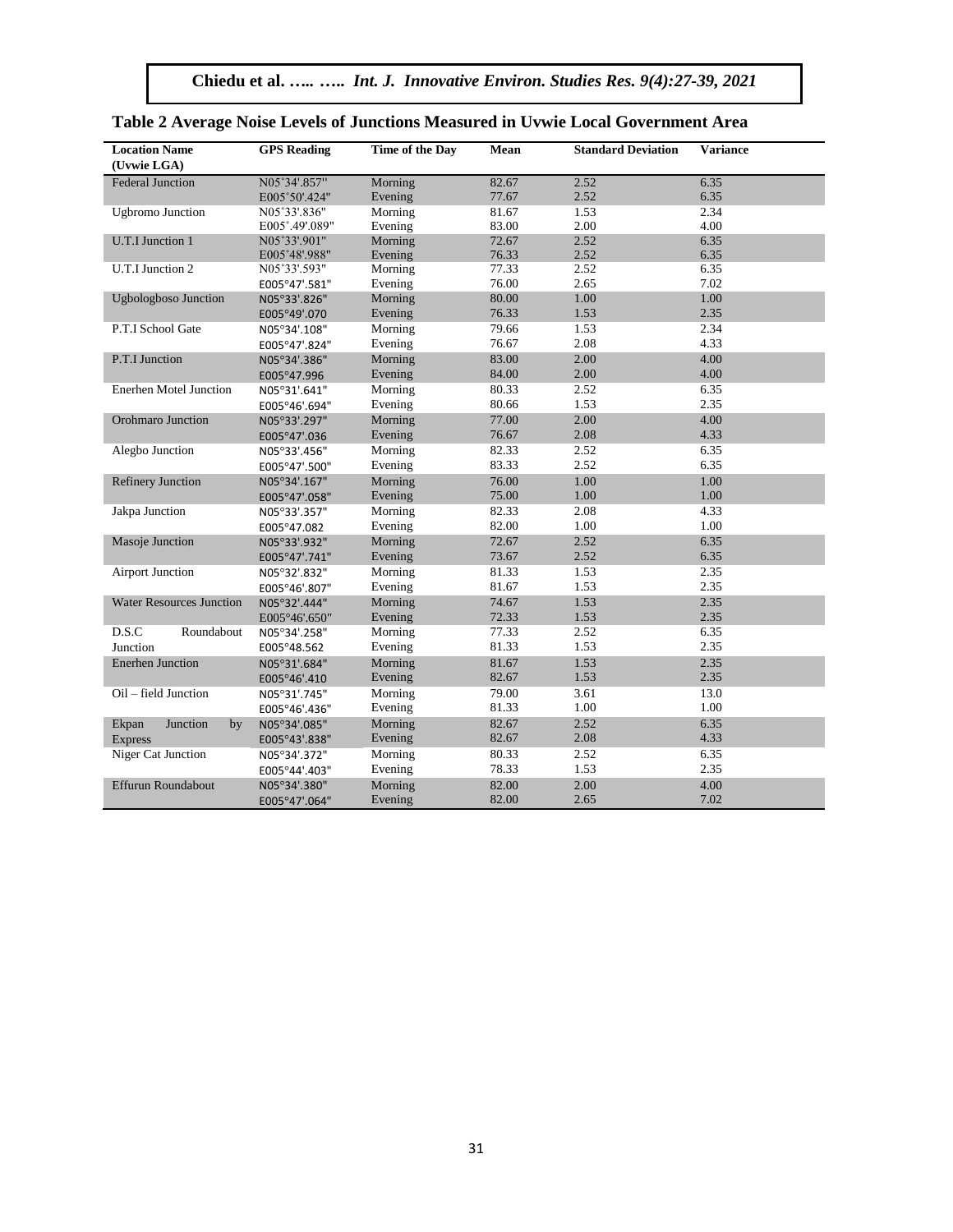| <b>Location Name</b><br>(Warri North &South LGA) | <b>GPS</b> Reading | Time of the Day | Mean  | <b>Standard Deviation</b> | <b>Variance</b> |
|--------------------------------------------------|--------------------|-----------------|-------|---------------------------|-----------------|
| Deco Junction                                    | N05°31'.342"       | Morning         | 71.33 | 1.53                      | 2.35            |
|                                                  | E005°45'.971"      | Evening         | 70.00 | 1.00                      | 1.00            |
| Mac de Mot Junction                              | N05°31'.179"       | Morning         | 77.33 | 2.08                      | 4.33            |
|                                                  | E005°45'.927"      | Evening         | 75.67 | 2.08                      | 4.33            |
| Hausa Ouarter Junction                           | N05°31'.022"       | Morning         | 82.67 | 2.52                      | 6.35            |
|                                                  | E005°45'.706"      | Evening         | 82.33 | 1.53                      | 2.35            |
| Ginwa Junction                                   | N05°30'.931"       | Morning         | 73.33 | 1.53                      | 2.35            |
|                                                  | E005°45'.172"      | Evening         | 70.00 | 1.00                      | 1.00            |
| <b>Okere Roundabout Junction</b>                 | N05°30'.852"       | Morning         | 74.67 | 1.53                      | 2.35            |
|                                                  | E005°44'.995"      | Evening         | 76.67 | 2.08                      | 4.33            |
| Warri Main Market Junction                       | N05°30'.811"       | Morning         | 80.67 | 2.08                      | 4.33            |
|                                                  | E005°44'.757"      | Evening         | 81.00 | 1.53                      | 2.35            |
| <b>Robot Road Junction</b>                       | N05°30'.833"       | Morning         | 82.67 | 2.52                      | 6.35            |
|                                                  | E005°44'.726       | Evening         | 81.00 | 1.00                      | 1.00            |
| General<br>Hospital<br>Warri                     | N05°30'.968"       | Morning         | 70.67 | 3.06                      | 9.36            |
| Junction                                         | E005°44'.062"      | Evening         | 71.67 | 3.06                      | 9.36            |
| Ekurede Itsekiri Junction                        | N05°31'.239"       | Morning         | 68.33 | 1.53                      | 2.35            |
|                                                  | E005°43'.830"      | Evening         | 67.33 | 1.53                      | 2.35            |
| <b>Ugbuwangue Junction</b>                       | N05°31'.663"       | Morning         | 77.67 | 2.52                      | 6.35            |
|                                                  | E005°43'.247"      | Evening         | 78.00 | 2.65                      | 7.02            |
| <b>Express Bottom Bridge</b>                     | N05°34'.170"       | Morning         | 81.00 | 2.00                      | 4.00            |
|                                                  | E005°43'.885"      | Evening         | 76.67 | 4.16                      | 17.31           |
| <b>Chevron Junction</b>                          | N05°33'.128"       | Morning         | 68.67 | 1.53                      | 2.35            |
|                                                  | E005°43'.817"      | Evening         | 67.67 | 2.08                      | 4.33            |
| Warri Garage Junction                            | N05°30'.965"       | Morning         | 80.33 | 2.52                      | 6.35            |
|                                                  | E005°45'.473"      | Evening         | 82.00 | 1.00                      | 1.00            |
| <b>Edjeba</b> Junction                           | N05°32'.535"       | Morning         | 70.00 | 2.00                      | 4.00            |
|                                                  | E005°43'.589"      | Evening         | 70.00 | 1.53                      | 2.35            |

| Table 3 Average Noise Levels of Junctions Measured in Warri North & South Local Government |  |  |  |  |  |
|--------------------------------------------------------------------------------------------|--|--|--|--|--|
| Area                                                                                       |  |  |  |  |  |

# **Table 4 Average Noise Levels of Junctions Measured in Udu Local Government Area**

| <b>Location Name</b><br>(Udu & Ughelli South LGA) | <b>GPS</b> Reading | Time of the Day | Mean  | <b>Standard Deviation</b> | <b>Variance</b> |
|---------------------------------------------------|--------------------|-----------------|-------|---------------------------|-----------------|
| <b>Mofor Junction</b>                             | N05°30'.354"       | Morning         | 80.33 | 2.52                      | 6.35            |
|                                                   | E005°48'.646"      | Evening         | 81.33 | 1.53                      | 2.34            |
| <b>Express Junction</b>                           | N05°29'.733"       | Morning         | 81.33 | 1.53                      | 2.34            |
|                                                   | E005°47'.765"      | Evening         | 82.00 | 2.00                      | 4.00            |
| <b>Jugbale Market Junction</b>                    | N05°30'.276"       | Morning         | 82.67 | 1.53                      | 2.34            |
|                                                   | E005°47'.264"      | Evening         | 80.00 | 2.00                      | 4.00            |
| Otokutu Junction                                  | N05°32'.929"       | Morning         | 79.33 | 1.53                      | 2.35            |
|                                                   | E005°49'.534       | Evening         | 78.33 | 2.08                      | 4.33            |
| Sedico Junction                                   | N05°31'.497"       | Morning         | 72.67 | 2.52                      | 6.35            |
|                                                   | E005°47'.050       | Evening         | 75.33 | 2.52                      | 6.35            |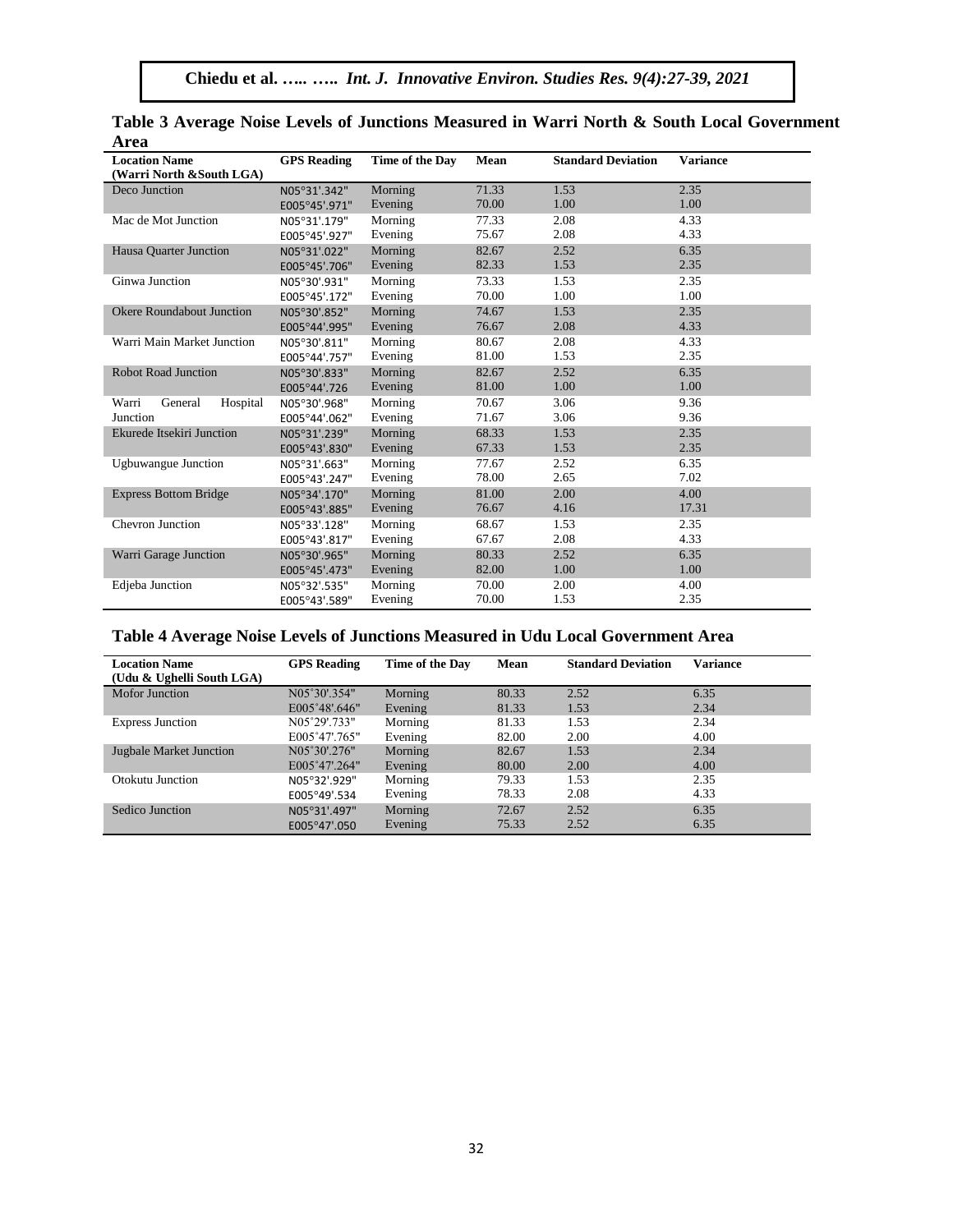The Noise Climate (NC) which is the range of sound levels fluctuations over a period of time and the Traffic Noise Index (TNI) which indicates the variation analysis of sound levels in a given time frame were determined as contained in Table 5, 6, 7. Analysis of Table 5, 6, 7, revealed that at the various junctions (40), the Noise Climate is highest at Oil field junction with a value of 11 dBA while it has the lowest value of 2 dBA at Express Bottom Bridge Junction for morning period. During the evening period, Express Bottom Bridge Junction had the highest Noise Climate value of 13.0 dBA while Edjeba, Ginuwa, Deco, and Refinery are the lowest with values of  $3.5$  dBA. The high-pressure levels of  $L_{10}$  are likely due to intermittent or sporadic events such as traffic noise. L<sup>90</sup> sound pressure levels are mostly associated with background or ambient level of a noise environment.

From Table 4, 5, 6, the traffic noise index (TNI) which is a variations in traffic flow for the 40 junctions, recorded the highest for morning to be 86 dBA at the Oil field Junction and lowest at Ekurede Itsekiri Junction (54.5 dBA). Express bottom Bridge (90.5 dBA) has the highest TNI in the evening while the lowest was at the Deco junction 52.0 dBA.

| Table 5 L <sub>10</sub> and L <sub>90</sub> Exceedance Levels, Traffic Noise Index (TNI), Noise Climate (NC) calculated |  |  |  |  |  |
|-------------------------------------------------------------------------------------------------------------------------|--|--|--|--|--|
| for Uvwie LGA                                                                                                           |  |  |  |  |  |

| <b>I'LL OF WILL LOTS</b><br><b>Location Name</b> | Time of the Day    |                   | $L_{90}$ | Noise Climate (NC) | <b>Traffic Noise Index (TNI)</b> |
|--------------------------------------------------|--------------------|-------------------|----------|--------------------|----------------------------------|
| (Uvwie LGA)                                      |                    | $L_{10}$<br>(dBA) | (dBA)    | (dBA)              | (dBA)                            |
| <b>Federal Junction</b>                          | Morning            | 86.5              | 78.5     | 8.0                | 80.5                             |
|                                                  | Evening            | 81.0              | 73.5     | 7.5                | 73.5                             |
| <b>Ugbromo</b> Junction                          | Morning            | 84.0              | 79.0     | 5.0                | 69.0                             |
|                                                  | Evening            | 86.0              | 79.5     | 6.5                | 75.5                             |
| <b>U.T.I Junction 1</b>                          | Morning            | 76.0              | 68.0     | 8.0                | 70.0                             |
|                                                  | Evening            | 79.0              | 72.5     | 6.5                | 68.5                             |
| U.T.I Junction 2                                 | Morning            | 82.0              | 74.0     | 8.0                | 66.0                             |
|                                                  | Evening            | 81.5              | 74.0     | 7.5                | 64.0                             |
| <b>Ugbologboso Junction</b>                      | Morning            | 81.5              | 78.5     | 3.0                | 60.5                             |
|                                                  | Evening            | 79.0              | 74.5     | 4.5                | 62.5                             |
| P.T.I School Gate                                | Morning            | 81.5              | 76.5     | 5.0                | 66.5                             |
|                                                  | Evening            | 81.0              | 74.5     | 6.5                | 70.5                             |
| P.T.I Junction                                   | Morning            | 82.0              | 79.5     | $2.5\,$            | 59.5                             |
|                                                  | Evening            | 87.5              | 80.5     | 7.0                | 78.5                             |
| <b>Enerhen Motel Junction</b>                    | Morning            | 82.5              | 78.5     | 4.0                | 64.5                             |
|                                                  | Evening            | 81.0              | 73.5     | 7.5                | 73.5                             |
| Orohmaro Junction                                | Morning            | 80.0              | 73.0     | 7.0                | 71.0                             |
|                                                  |                    | 82.0              | 74.5     | 7.5                | 74.5                             |
|                                                  | Evening<br>Morning | 87.0              | 79.0     | 8.0                | 81.0                             |
| Alegbo Junction                                  |                    |                   |          |                    |                                  |
|                                                  | Evening            | 88.0              | 80.0     | 8.0                | 82.0                             |
| <b>Refinery Junction</b>                         | Morning            | 78.0              | 75.0     | 3.0<br>3.5         | 57.0                             |
|                                                  | Evening            | 76.5              | 73.0     |                    | 57.0                             |
| Jakpa Junction                                   | Morning            | 84.5              | 78.5     | 6.0                | 72.5                             |
|                                                  | Evening            | 83.5              | 79.5     | 4.0                | 65.5                             |
| Masoje Junction                                  | Morning            | 76.5              | 68.0     | 8.5                | 72.0                             |
|                                                  | Evening            | 75.5              | 69.5     | 6.0                | 63.5                             |
| <b>Airport Junction</b>                          | Morning            | 84.5              | 79.5     | 5.0                | 69.5                             |
|                                                  | Evening            | 83.0              | 79.0     | 4.0                | 65.0                             |
| Water<br>Resources                               | Morning            | 76.5              | 72.0     | 4.5                | 60.0                             |
| Junction                                         | Evening            | 75.0              | 70.5     | 4.5                | 58.5                             |
| D.S.C<br>Roundabout                              | Morning            | 82.0              | 74.0     | 8.0                | 76.0                             |
| Junction                                         | Evening            | 86.0              | 77.5     | 8.5                | 81.5                             |
| <b>Enerhen Junction</b>                          | Morning            | 83.5              | 79.0     | 4.5                | 67.0                             |
|                                                  | Evening            | 86.0              | 77.5     | 8.5                | 81.5                             |
| Oil - field Junction                             | Morning            | 83.0              | 72.0     | 11.0               | 86.0                             |
|                                                  | Evening            | 84.0              | 79.5     | 4.5                | 67.5                             |
| Junction<br>Ekpan<br>by                          | Morning            | 86.0              | 78.5     | 7.5                | 78.5                             |
| Express                                          | Evening            | 87.5              | 80.5     | 7.0                | 78.5                             |
| Niger Cat Junction                               | Morning            | 85.0              | 77.0     | 8.0                | 79.0                             |
|                                                  | Evening            | 81.5              | 76.5     | 5.0                | 66.5                             |
| Effurun Roundabout                               | Morning            | 85.0              | 78.5     | 6.5                | 74.5                             |
|                                                  | Evening            | 87.5              | 79.5     | 8.0                | 81.5                             |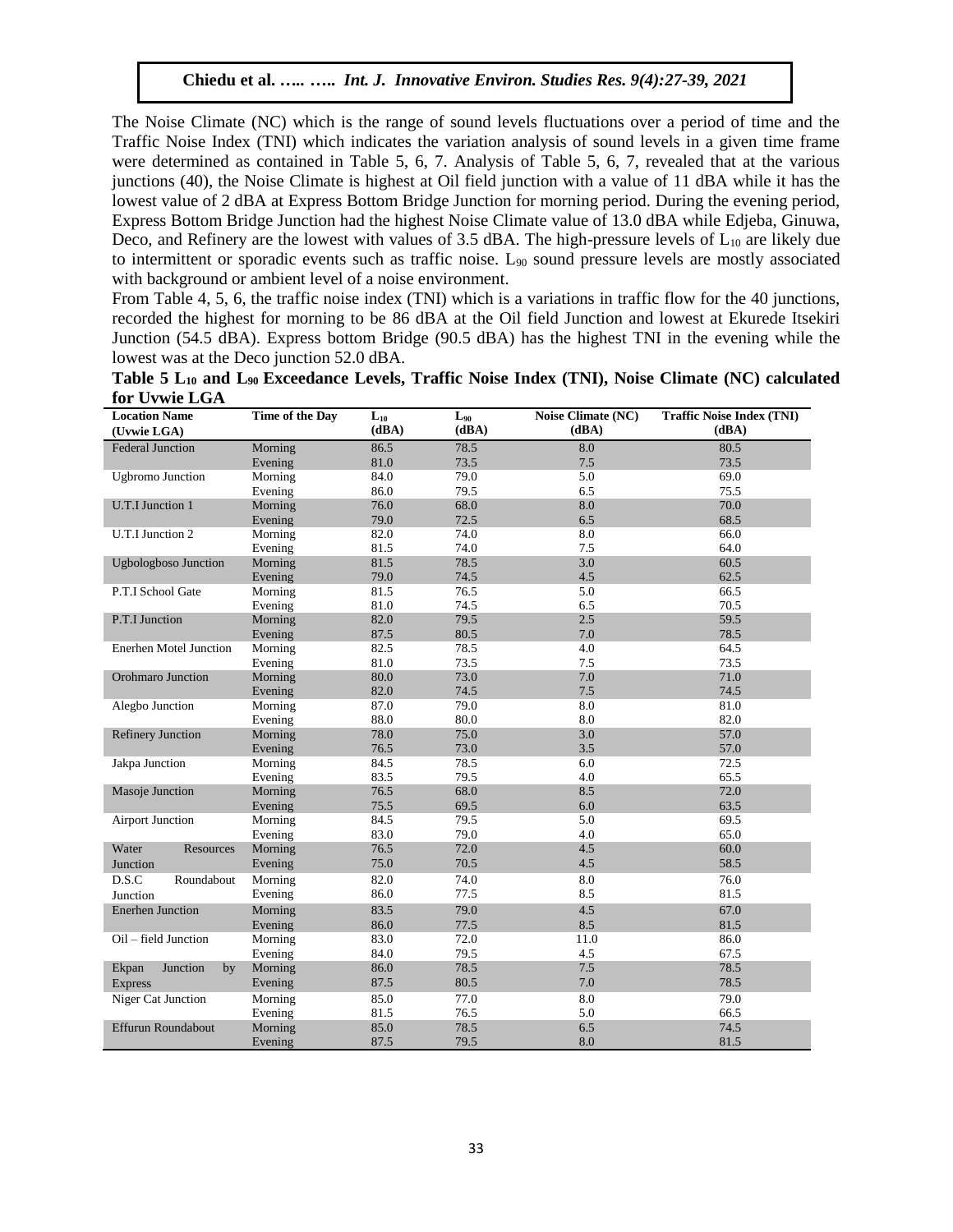| <b>Location Name</b><br>(Warri South & North<br>LG(A) | Time of the Day | $\mathbf{L}_{10}$<br>(dBA) | Loo<br>(dBA) | <b>Noise</b><br>Climate(NC)<br>(dBA) | <b>Traffic Noise</b><br>$Index(TNI)$ (dBA) |
|-------------------------------------------------------|-----------------|----------------------------|--------------|--------------------------------------|--------------------------------------------|
| Deco Junction                                         | Morning         | 74.0                       | 69.0         | 5.0                                  | 59.0                                       |
|                                                       | Evening         | 71.5                       | 68.0         | 3.5                                  | 52.0                                       |
| Mac de Mot Junction                                   | Morning         | 79.5                       | 73.5         | 6.0                                  | 67.5                                       |
|                                                       | Evening         | 80.0                       | 73.5         | 6.5                                  | 69.5                                       |
| Hausa Ouarter Junction                                | Morning         | 86.0                       | 78.0         | 8.0                                  | 80.0                                       |
|                                                       | Evening         | 85.0                       | 80.5         | 4.5                                  | 68.5                                       |
| Ginwa Junction                                        | Morning         | 76.0                       | 73.0         | 3.0                                  | 55.0                                       |
|                                                       | Evening         | 71.5                       | 68.0         | 3.5                                  | 56.0                                       |
| <b>Okere Roundabout Junction</b>                      | Morning         | 76.5                       | 72.0         | 4.5                                  | 60.0                                       |
|                                                       | Evening         | 81.0                       | 75.0         | 6.0                                  | 69.0                                       |
| Warri Main Market Junction                            | Morning         | 84.5                       | 78.0         | 6.5                                  | 74.0                                       |
|                                                       | Evening         | 82.5                       | 77.5         | 5.0                                  | 67.5                                       |
| <b>Robot Road Junction</b>                            | Morning         | 86.5                       | 78.0         | 8.5                                  | 82.0                                       |
|                                                       | Evening         | 82.5                       | 77.5         | 5.0                                  | 67.5                                       |
| Warri<br>General<br>Hospital                          | Morning         | 76.5                       | 67.5         | 9.0                                  | 73.5                                       |
| Junction                                              | Evening         | 77.5                       | 68.0         | 9.5                                  | 76.0                                       |
| Ekurede Itsekiri Junction                             | Morning         | 71.0                       | 66.5         | 4.5                                  | 54.5                                       |
|                                                       | Evening         | 70.0                       | 65.5         | 4.5                                  | 53.5                                       |
| <b>Ugbuwangue Junction</b>                            | Morning         | 81.5                       | 73.5         | 8.0                                  | 75.5                                       |
|                                                       | Evening         | 79.5                       | 75.0         | 4.5                                  | 63.0                                       |
| <b>Express Bottom Bridge</b>                          | Morning         | 79.5                       | 77.5         | 2.0                                  | 55.5                                       |
|                                                       | Evening         | 81.5                       | 68.5         | 13.0                                 | 90.5                                       |
| <b>Chevron Junction</b>                               | Morning         | 70.5                       | 65.5         | 5.0                                  | 55.5                                       |
|                                                       | Evening         | 72.0                       | 65.5         | 6.5                                  | 61.5                                       |
| Warri Garage Junction                                 | Morning         | 85.0                       | 77.0         | 8.0                                  | 79.0                                       |
|                                                       | Evening         | 83.5                       | 76.5         | 7.0                                  | 74.5                                       |
| Edjeba Junction                                       | Morning         | 73.50                      | 67.0         | 6.5                                  | 63.0                                       |
|                                                       | Evening         | 71.5                       | 68.0         | 3.5                                  | 52.0                                       |

**Table 6. L<sup>10</sup> and L90 Exceedance Levels, Traffic Noise Index (TNI), Noise Climate (NC) calculated for Warri South & North LGA**

**Table 7 L<sup>10</sup> and L90 Exceedance Levels, Traffic Noise Index (TNI), Noise Climate (NC) calculated for Udu LGA**

| <b>Location Name</b>           | Time of the Day | $L_{10}$ | $L_{90}$ | <b>Noise Climate(NC)</b> | <b>Traffic Noise Index(TNI)</b> |
|--------------------------------|-----------------|----------|----------|--------------------------|---------------------------------|
| (Udu LGA)                      |                 | (dBA)    | (dBA)    | (dBA)                    | (dBA)                           |
| <b>Mofor Junction</b>          | Morning         | 85.0     | 76.5     | 8.5                      | 80.5                            |
|                                | Evening         | 84.5     | 79.5     | 5.0                      | 69.5                            |
| <b>Express Junction</b>        | Morning         | 84.5     | 79.5     | 5.0                      | 69.5                            |
|                                | Evening         | 85.0     | 79.0     | 6.0                      | 73.0                            |
| <b>Jugbale Market Junction</b> | Morning         | 85.0     | 80.0     | 5.0                      | 70.0                            |
|                                | Evening         | 83.0     | 77.0     | 6.0                      | 77.0                            |
| Otokutu Junction               | Morning         | 82.0     | 77.5     | 4.5                      | 65.5                            |
|                                | Evening         | 80.5     | 74.5     | 6.0                      | 68.5                            |
| Sedico Junction                | Morning         | 76.0     | 68.0     | 8.0                      | 70.0                            |
|                                | Evening         | 79.5     | 71.5     | 8.0                      | 73.5                            |

The analysis of the noise levels recorded in all locations for morning and evening periods were above 55 dBA for maximum acceptable noise levels for mixed residential areas as recommended by National Environmental Standards and Regulations Enforcement Agency (NESREA). With the noise levels above government permissible limits there is need for the government to consider noise abatement measures in order to curb the high noise levels.

Comparing results from other research, with the NESREA permissible limits for noise, it hence shows that they are above limits which are similar to what was obtained in this study.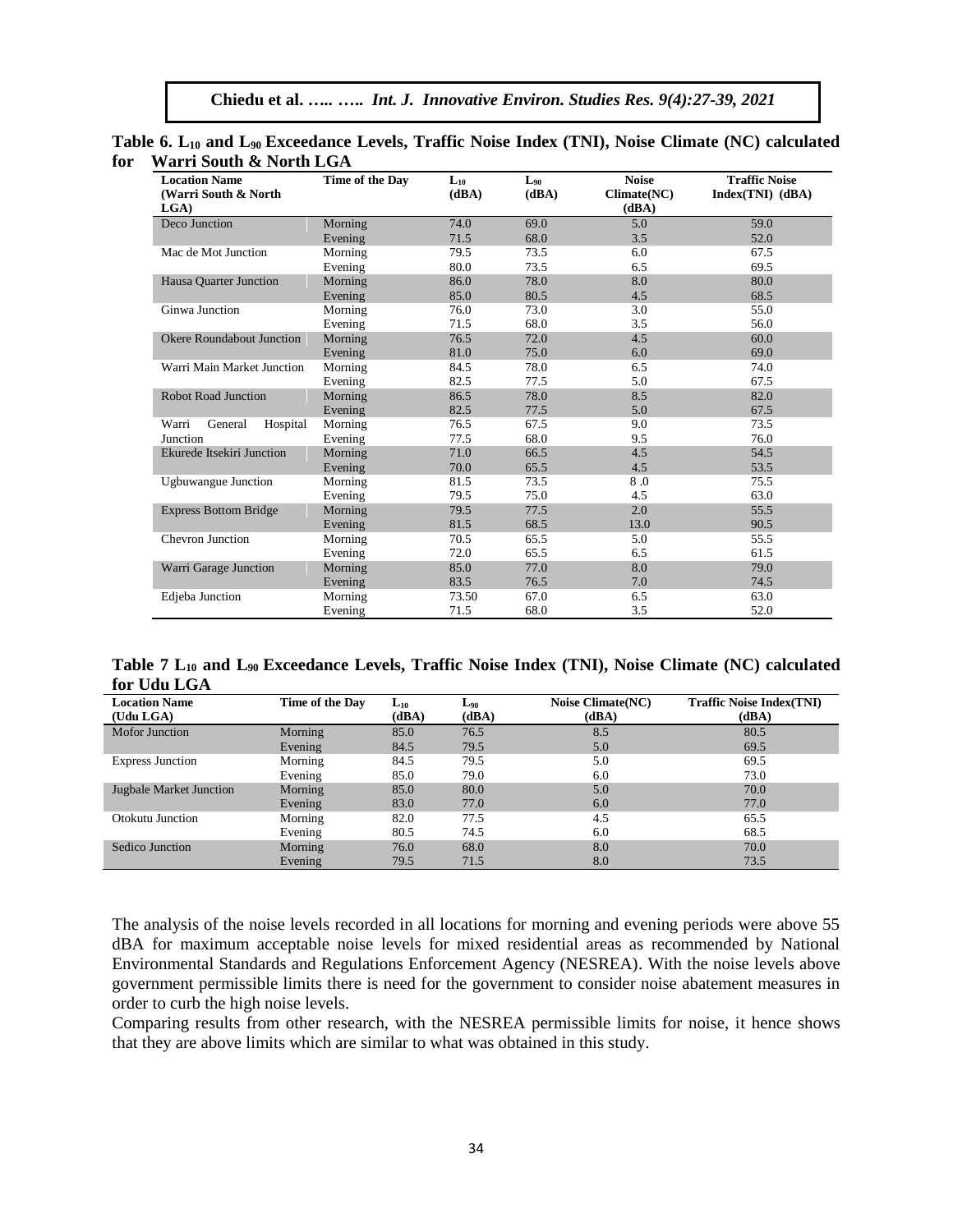**Chiedu et al.** *…..* **…..** *Int. J. Innovative Environ. Studies Res. 9(4):27-39, 2021*



**Fig. 3: Variations for Morning, and Evening periods**

The result of the validation of data for morning and evening periods are presented as Figure 3, which illustrates that there is no significant difference between the analysis of the noise level measurements for both morning and evening periods, they both fall in same range due to the various activities going on in these busy junctions. Meaning that during morning and evening periods, the noise level in the study areas is high thereby it may lead to various effects (auditory and non-auditory).

# **Risk associated with Noise indices**

Any traffic noise index above 74 dBA is considered a threshold value that can cause annoyance to human. Results from this study revealed the average traffic noise index is were above 74 dBA at Federal junction (morning), Ugbromo Junction (evening), Mofor Junction (morning), Jugbale market junction (evening), PTI Junction (evening), Alegbo Junction (morning and evening), DSC roundabout (morning and evening), Enerhen junction (evening), Hausa quarter junction (morning), oil field junction (morning), robot road junction (morning), Warri general hospital (evening), Ugbuwangue junction (morning), express bottom bridge (evening), Ekpan junction (morning and evening), Warri garage junction (morning and evening), Niger cat junction (morning), and Effurun round about (morning and evening). This high traffic noise value as observed in this study may have resulted from high vehicular traffic, tricycle riders, and vehicle honking and other human activities during that period and this could result in annoyance for residence at those periods of the day. The result further showed that there was no traffic noise index value lesser than 50 dBA with the least value being Deco junction (evening) at 52 dBA, this low value is as a result of low vehicular traffic and other activities as compared to other junctions with higher values. The overall results revealed that recommended permissible noise level during sleeping hour of 45dBA is not achievable in the study area, which calls for serious concern for the populace of warri and its environs and the government of the State for urgent need of noise pollution law or edict.

# **CONCLUSION**

The Measurement of Noise Characteristics at some selected junctions in Warri, Delta state has been carried out. Forty junctions were selected in the study area from which noise level was measured with a noise level meter. Comparing the values of noise levels measured at the selected junctions which range from 66.10 dBA – 88 dBA with NESREA and WHO standards (55 dBA), indicates that the measured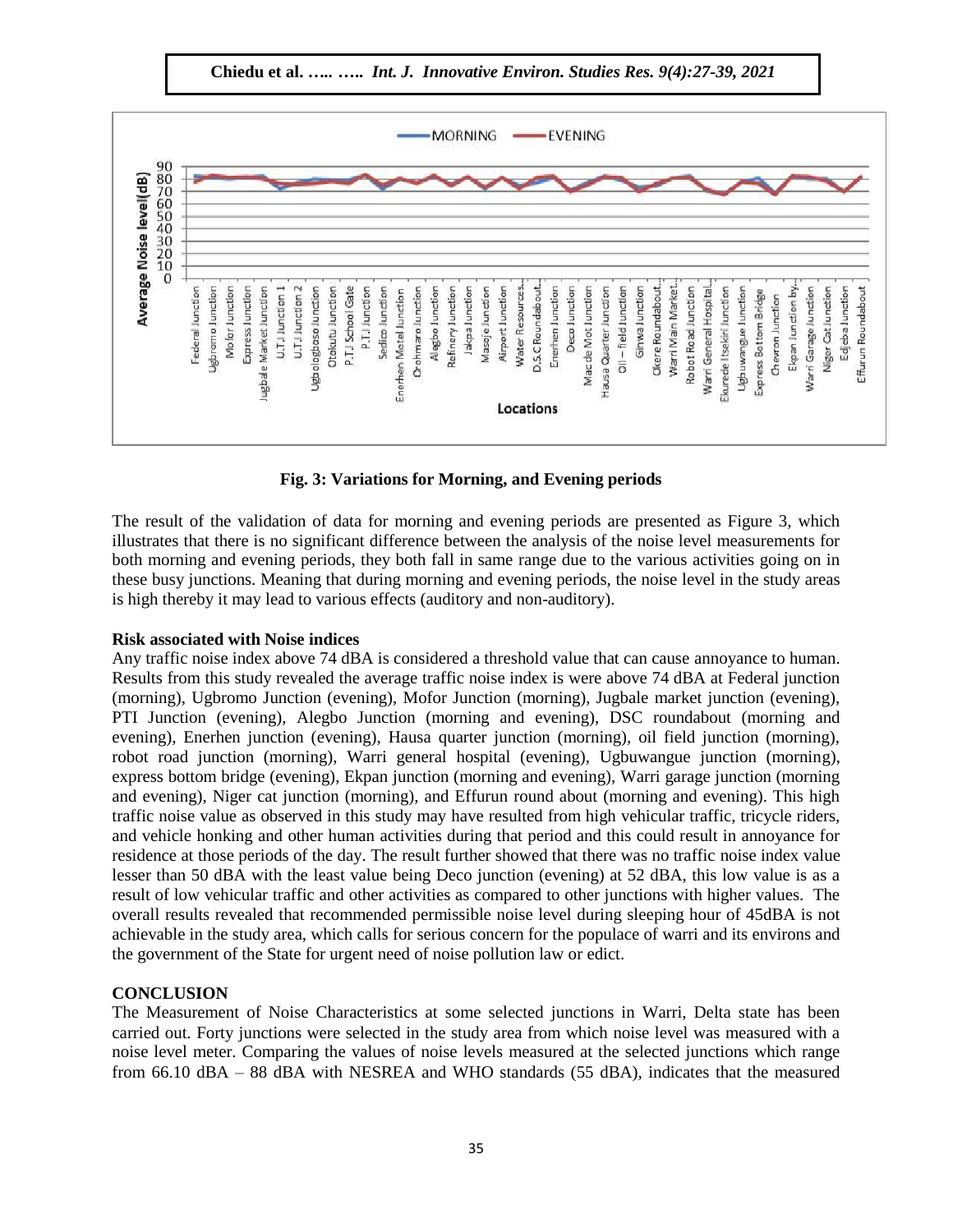values were above the standard limits for residential areas but within limits for commercial areas except for a few locations.

With the level of traffic noise measured, there is need for the redesigning of Warri city and its environs to re-classify the areas that should be designated as residential/schools, commercial and industrial to avoid noise pollution impacts that may be detrimental (hearing impairment) to residence and reading and learning inhibition of pupils of schools close to these junctions.

#### **REFERENCES**

- Adel A. Abdoua. (2003). Measurement of acoustical characteristics of mosque. *Journal of acoustical society of America*, 113(3): 1505-1517.
- Alam, J.B M. J. (2006). Study on traffic noise level of slhet B nultiple regression analysis associated with health hazards. *Iran journal of enviromental health science*, Vol 3, issue 2, PP 71-78.
- Ali-Mohamed Nassur, D. L.-S. (2019). Effects of Aircraft Noise Exposure on Heart Rate during Sleep in the Population Living Near Airports . *International journal of environmental reserach and public health*, PP 1-12.
- Aremu, S. K., Adewoye, R. K., Adeyanju, A. T., and Ekpo, D. S. (2020). Prevalence, Awareness, and Factors Associated with Noise-induced Hearing Loss in Occupational Motorcyclists in Southwestern Nigeria. Nigerian Journal of Surgery : Official Publication of the Nigerian Surgical Research Society, 26(1), 53–58. https://doi.org/10.4103/njs.NJS\_26\_19
- Arnsten, A. F. T., and Goldman-Rakic, P. S. (1998). Noise Stress Impairs Prefrontal Cortical Cognitive Function in Monkeys: Evidence for a Hyperdopaminergic Mechanism. Archives of General Psychiatry, 55(4). https://doi.org/10.1001/archpsyc.55.4.362
- Beutel, M. E., Jünger, C., Klein, E. M., Wild, P., Lackner, K., Blettner, M., … Münzel, T. (2016). Noise Annoyance Is Associated with Depression and Anxiety in the General Population- The Contribution of Aircraft Noise. PLOS ONE, 11(5), e0155357. https://doi.org/10.1371/journal.pone.0155357
- Bluhm, G. L., Berglind, N., Nordling, E., and Rosenlund, M. (2007). Road traffic noise and hypertension. Occupational and Environmental Medicine, 64(2), 122–126. https://doi.org/10.1136/oem.2005.025866
- Carroll, Y. I., Eichwald, J., Scinicariello, F., Hoffman, H. J., Deitchman, S., Radke, M. S., … Breysse, P. (2017). Vital Signs: Noise-Induced Hearing Loss Among Adults — United States 2011–2012. MMWR. Morbidity and Mortality Weekly Report, 66(5), 139–144. https://doi.org/10.15585/mmwr.mm6605e3
- CDC. (2020, June 24). Noise—Reproductive Health. Retrieved November 2, 2020, from https://www.cdc.gov/niosh/topics/repro/noise.html
- Cheng, L., Wang, S.-H., Chen, Q.-C., and Liao, X.-M. (2011). Moderate noise induced cognition impairment of mice and its underlying mechanisms. Physiology and Behavior, 104(5), 981–988. https://doi.org/10.1016/j.physbeh.2011.06.018
- Cronin, K. A., Bethell, E. J., Jacobson, S. L., Egelkamp, C., Hopper, L. M., and Ross, S. R. (2018). Evaluating Mood Changes in Response to Anthropogenic Noise with a Response-Slowing Task in Three Species of Zoo-housed Primates. Animal Behavior and Cognition, 5(2), 209–221. https://doi.org/10.26451/abc.05.02.03.2018
- Doo-Heon Kyon, M.-J. B.-H. (2014). An analysis of the acoustic characteristics of forest sounds. *Proceedings of meetings on acoustics Vol 21* (p. PP 1). Rhode Island: Acoustical society of America.
- Douglas Manvell. (2004). THE USE OF MEASUREMENTS & GPS FOR NOISE MAPPING. *Joint Baltic-Nordic Acoustics Meeting.*
- Eze, I. C., Foraster, M., Schaffner, E., Vienneau, D., Héritier, H., Pieren, R., … Probst-Hensch, N. (2018). Transportation noise exposure, noise annoyance and respiratory health in adults: A repeatedmeasures study. Environment International, 121, 741–750. https://doi.org/10.1016/j.envint.2018.10.006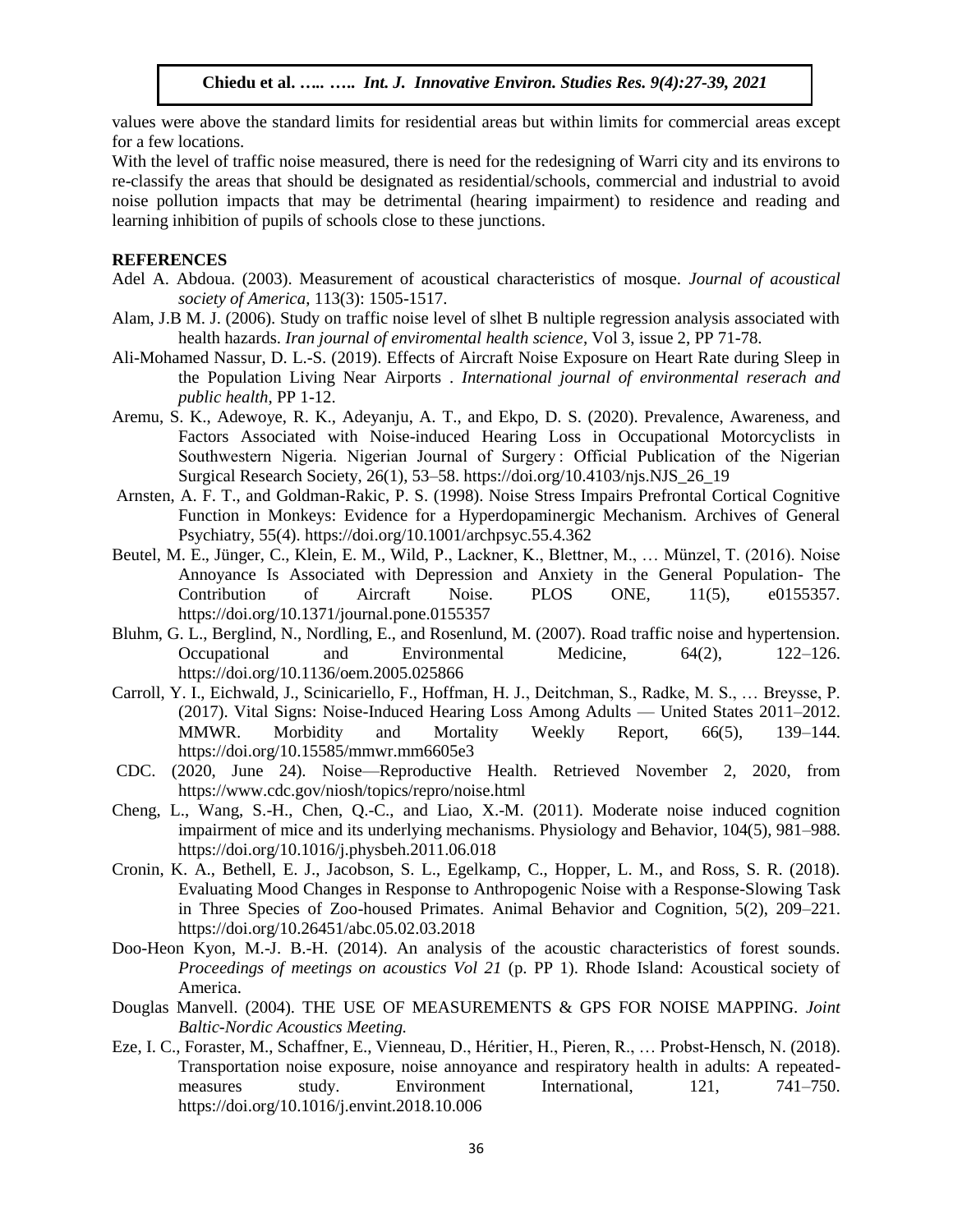- Goodwin, S. E., and Shriver, W. G. (2011). Effects of Traffic Noise on Occupancy Patterns of Forest Birds. Conservation Biology, 25(2), 406–411. https://doi.org/10.1111/j.1523- 1739.2010.01602.x
- Halonen, J. I. Hansell, A. L., Gulliver, J., Morley, D., Blangiardo, M., Fecht, D., … Tonne, C. (2015). Road traffic noise is associated with increased cardiovascular morbidity and mortality and allcause mortality in London. European Heart Journal, 36(39), 2653–2661. https://doi.org/10.1093/eurheartj/ehv216
- Ijaiya, H. (2014). The Legal Regime of Noise Pollution in Nigeria. Beijing Law Review, 2014. https://doi.org/10.4236/blr.2014.51001
- Jafari, Z., Kolb, B. E., and Mohajerani, M. H. (2018). Chronic traffic noise stress accelerates brain impairment and cognitive decline in mice. Experimental Neurology, 308, 1–12. https://doi.org/10.1016/j.expneurol.2018.06.011
- Johnson. C.P (2000). Crime Mapping and Analysis Using GIS. *Conference on Geomatics in Electronic Governance* (pp. PP 1-5). Geomatics Group, C-DAC, Pune University Campus, Pune 411007.
- Kantová, R. (2017). Construction Machines as a Source of Construction noise. Procedia Engineering, 190, 92–99. https://doi.org/10.1016/j.proeng.2017.05.312
- Katalin, Á. (2018). Studying noise measurement and analysis. Procedia Manufacturing, 22, 533– 538. https://doi.org/10.1016/j.promfg.2018.03.078
- Kłaczynski. M, P. P. (2015). Automatic detection system of aircraft noise events during acoustic climate long-term monitoring near airports. *JVE INTERNATIONAL LTD. VIBROENGINEERING PROCEDIA*, Vol 6, PP 352- 356.
- Klatte, M., Bergstroem, K., and Lachmann, T. (2013). Does noise affect learning? A short review on noise effects on cognitive performance in children. Frontiers in Psychology, 4. https://doi.org/10.3389/fpsyg.2013.00578
- Kurabi, A., Keithley, E. M., Housley, G. D., Ryan, A. F., and Wong, A. C.-Y. (2017). Cellular mechanisms of noise-induced hearing loss. Hearing Research, 349, 129–137. https://doi.org/10.1016/j.heares.2016.11.013
- LASEPA. (2019, December 16). Noise Pollution Control Guidelines on Noise Pollution Lagos State. Retrieved November 24, 2020, from Lagos State Environmental Protection Agency | LASEPA website: https://www.lasepa.gov.ng/noise-pollution-control.
- Leton, T. G. (2018). *Fundamentals of Environmental Noise*.
- Mena. J. (2003). Investigative Data Mining fo r Security and Criminal Detection, Butterworth Heinemann, N.Y.
- Menkiti, N. U., and Agunwamba, J. C. (2015). Assessment of noise pollution from electricity generators in a high-density residential area. African Journal of Science, Technology, Innovation and Development, 7(4), 306–312.
- Michaud, D. S., Keith, S. E., Feder, K., Voicescu, S. A., Marro, L., Than, J., … van den Berg, F. (2016). Personal and situational variables associated with wind turbine noise annoyance. The Journal of the Acoustical Society of America, 139(3), 1455–1466. https://doi.org/10.1121/1.4942390
- Münzel Thomas, Schmidt Frank P., Steven Sebastian, Herzog Johannes, Daiber Andreas, and Sørensen Mette. (2018). Environmental Noise and the Cardiovascular System. Journal of the American College of Cardiology, 71(6), 688–697. https://doi.org/10.1016/j.jacc.2017.12.015
- Murphy, E., and King, E. A. (2014). *Environmental noise pollution: Noise mapping, public health, and policy* (First edition). Amsterdam ; Boston: Elsevier.
- NIOSH. (1998). Criteria for a recommended standard... Occupational noise exposure, revised criteria 1998. U.S. Department of Health and Human Services, Public Health Service, Centers for Disease Control and Prevention, National Institute for Occupational Safety and Health. https://doi.org/10.26616/NIOSHPUB98126. USING IMPEDANCE TUBE. *ARPN Journal of Engineering and Applied Sciences*, Vol 10, issue no 8, PP 3319.
- NESREA. (2009). National Environmental (Noise Standards and Control) Regulations. National Environmental Standards and Regulations Enforcement Agency.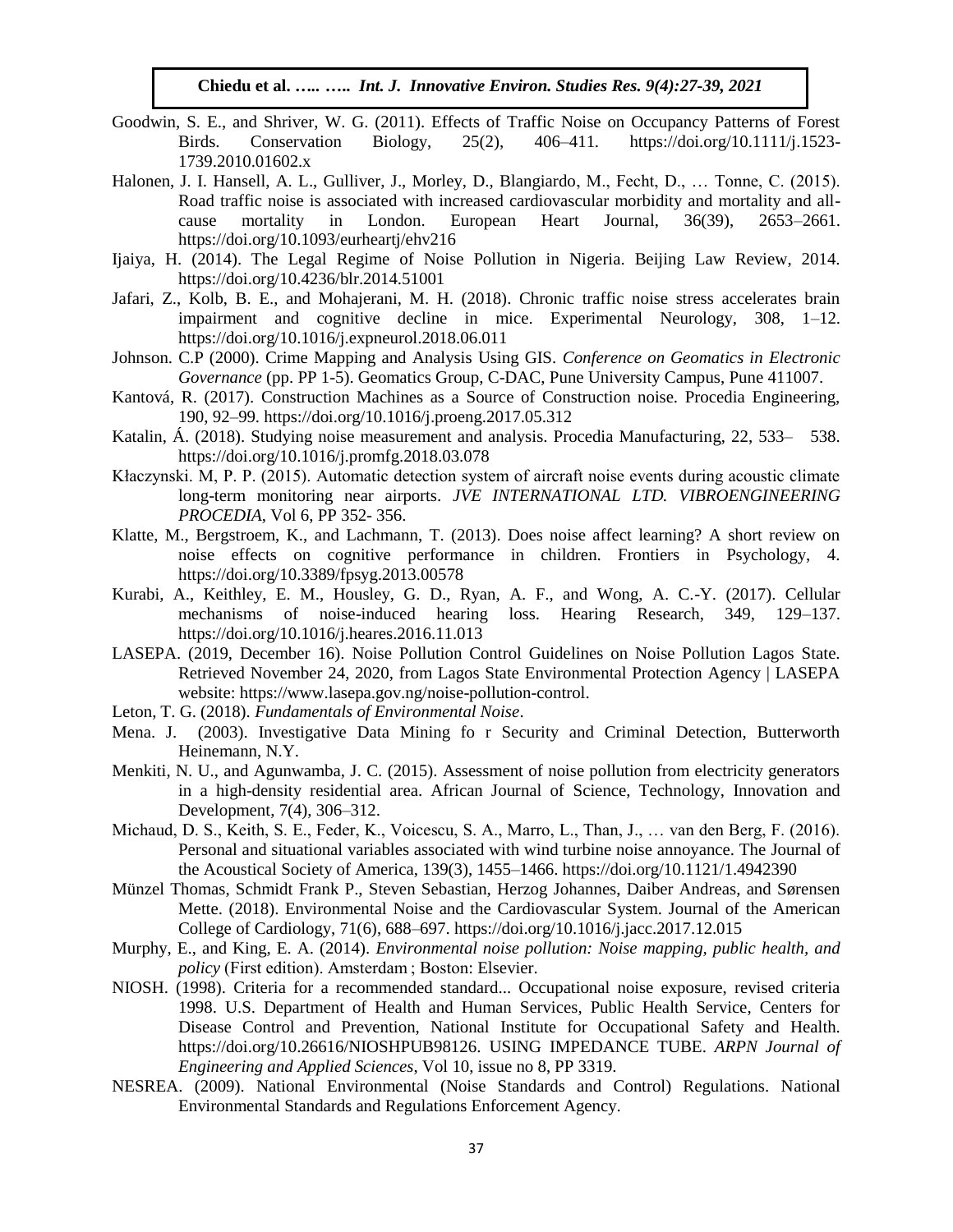- Obisung, E. O., Onuu, M. U., Menkiti, A. I., and Akpan, A. O. (2016). Road Traffic Noise-induced Sleep Disturbances in Some Cities in Eastern Nigeria. Current Journal of Applied Science and Technology, 1–15. https://doi.org/10.9734/BJAST/2016/5974
- Ononugbo, C. P., and Avwiri, E. (2019). Noise Levels and Frequency Response from Religious Houses in Portharcourt City Local Government Area. International Journal of Environmental Protection and Policy, 7(1), 24. https://doi.org/10.11648/j.ijepp.20190701.14
- OSHA. (2013). OSHA Technical Manual (OTM) | Section III: Chapter 5—Noise | Occupational Safety and Health Administration. Retrieved November 16, 2020, from https://www.osha.gov/dts/osta/otm/new\_noise/
- Park, M. J., Yoo, J. H., Cho, B. W., Kim, K. T., Jeong, W.-C., and Ha, M. (2014). Noise in hospital rooms and sleep disturbance in hospitalized medical patients. Environmental Health and Toxicology, 29. https://doi.org/10.5620/eht.2014.29.e2014006
- Park, T., Kim, M., Jang, C., Choung, T., Sim, K.-A., Seo, D., and Chang, S. I. (2018). The Public Health Impact of Road-Traffic Noise in a Highly-Populated City, Republic of Korea: Annoyance and Sleep Disturbance. Sustainability, 10(8), 2947. https://doi.org/10.3390/su10082947
- Peart. N. A. (1992). *Flyover- Noise measurement and prediction.*
- Pyko, A., Eriksson, C., Oftedal, B., Hilding, A., Östenson, C.-G., Krog, N. H., … Pershagen, G. (2015). Exposure to traffic noise and markers of obesity. Occupational and Environmental Medicine, 72(8), 594–601. https://doi.org/10.1136/oemed-2014-102516
- Rajesh Tripathy, J. P. (2018). Measurement Variables Affecting the Evaluation of Acoustic Reflex in Humans . *International Journal of Health Sciences and Research*, Vol.8; Issue: 9, PP 243-248.
- Recio, A., Linares, C., Banegas, J. R., and Díaz, J. (2016). Road traffic noise effects on cardiovascular, respiratory, and metabolic health: An integrative model of biological mechanisms. Environmental Research, 146, 359–370. https://doi.org/10.1016/j.envres.2015.12.036
- Sanchez Diana. (2015). The economic valuation of aircraft noise effects: a critical review of the state of the art. *International e-journal of the European acoustic association*, Vol 6, Issue 5, PP 35-43.
- Sears, C. G., Braun, J. M., Ryan, P. H., Xu, Y., Werner, E. F., Lanphear, B. P., and Wellenius, G. A. (2018). The association of traffic-related air and noise pollution with maternal blood pressure and hypertensive disorders of pregnancy in the HOME study cohort. Environment International, 121, 574–581. https://doi.org/10.1016/j.envint.2018.09.049
- Selander, J., Rylander, L., Albin, M., Rosenhall, U., Lewné, M., and Gustavsson, P. (2019). Full-time exposure to occupational noise during pregnancy was associated with reduced birth weight in a nationwide cohort study of Swedish women. Science of The Total Environment, 651, 1137– 1143. https://doi.org/10.1016/j.scitotenv.2018.09.212
- Sigmund Olafsen, A. B. (2015). Measurements of vibrations and noise from metro trains. *International e journal of the European Acoustic association* , Issue 5, PP 11-23.
- Skogstad, M., Johannessen, H. A., Tynes, T., Mehlum, I. S., Nordby, K.-C., and Lie, A. (2016). Systematic review of the cardiovascular effects of occupational noise. Occupational Medicine, 66(1), 10–16. https://doi.org/10.1093/occmed/kqv148
- Sogebi, O. A. (2013). Characterization of tinnitus in Nigeria. Auris Nasus Larynx, 40(4), 356–360. https://doi.org/10.1016/j.anl.2012.11.003
- Stansfeld, S., Berglund, B., Clark, C., Lopez-Barrio, I., Fischer, P., Öhrström, E., … Berry, B. (2005). Aircraft and road traffic noise and children's cognition and health: A cross-national study. The Lancet, 365(9475), 1942–1949. https://doi.org/10.1016/S0140-6736(05)66660-3
- Stress. (2020). Retrieved November 2, 2020, from Merriam-Webster.com Dictionary website: https://www.merriam-webster.com/dictionary/stress
- Tamba Camara, B. K.-F. (2018). Management of acoustic risks for buildings near airports. *Ecological Informatics*, ISSN 1574-9541.
- Templeton, C. N., Zollinger, S. A., and Brumm, H. (2016). Traffic noise drowns out great tit alarm calls. Current Biology, 26(22), R1173–R1174. https://doi.org/10.1016/j.cub.2016.09.058